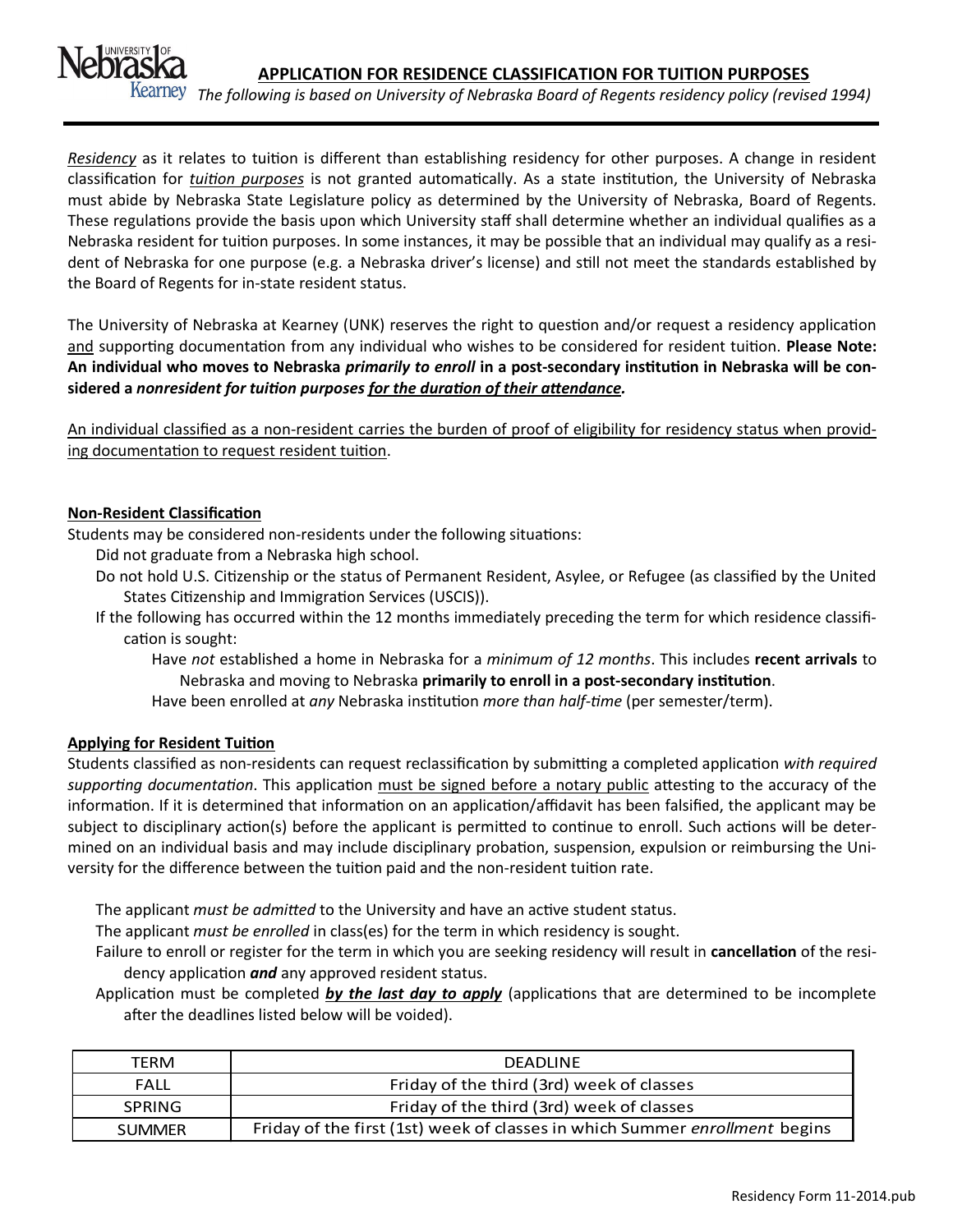# **Application Process**

Review the Residence Categories and information.

Complete the Application for Residence Classification for Tuition Purposes.

Gather copies of *all* required supporting documentation.

- Submit the application with all required documentation to the appropriate Admissions Office *prior* to the deadline.
- The Residency officer will review each application, along with documents submitted, in request for residency for tuition purposes. Once an individual has been enrolled at the University (or one of Nebraska's state colleges) as a resident student, they will be afforded that privilege during the balance of that enrollment. The **student must be** readmitted and enrolled within a two year time period *and* must be currently residing in the state of Nebraska.
- NOTE: At any time *prior* to the residency decision, the applicant is responsible for any payments due **or** late fees that may occur.

#### **Appeals**

Individuals who believe they have incorrectly been denied residence for tuition purposes may submit a Letter of Appeal along with any additional documentation to the Residency committee representative in the Admissions Office. Appeals are reviewed by the Residency Officer, and then forwarded to the Dean of Student Affairs or the Dean of Graduate Studies & Research.

#### **Documentation**

Refer to the instructions for each Residence Category and provide the requested documentation as indicated. The University reserves the right to request additional information documentation to support the residency application. Only the original notarized application will be accepted. For all other documents, please provide *legible* copies.

**Documentation I** - Submit <u>one</u> (1) or a combination of the following to meet the 12 month requirement:

- Current lease or rental agreement.
- Cancelled checks issued to landlord, mortgage company, or leasing company.
- Signed and dated document verifying Nebraska home ownership (e.g. Warranty Deed, Closing Statement, Real Estate Transfer Statement, or Settlement Statement).
- Notarized Landlord Verification Form.

**Documentation II –** Submit any three (3) of the following:

- 
- Nebraska Voter Registration card. Nebraska state income tax return
- Current pay statement verifying Nebraska taxes withheld W-2 indicating Nebraska taxes withheld.
- Nebraska bank account verifying Nebraska-based financial institution
- Nebraska Driver's license. Nebraska vehicle registration (pink slip, NOT title)
	-
	-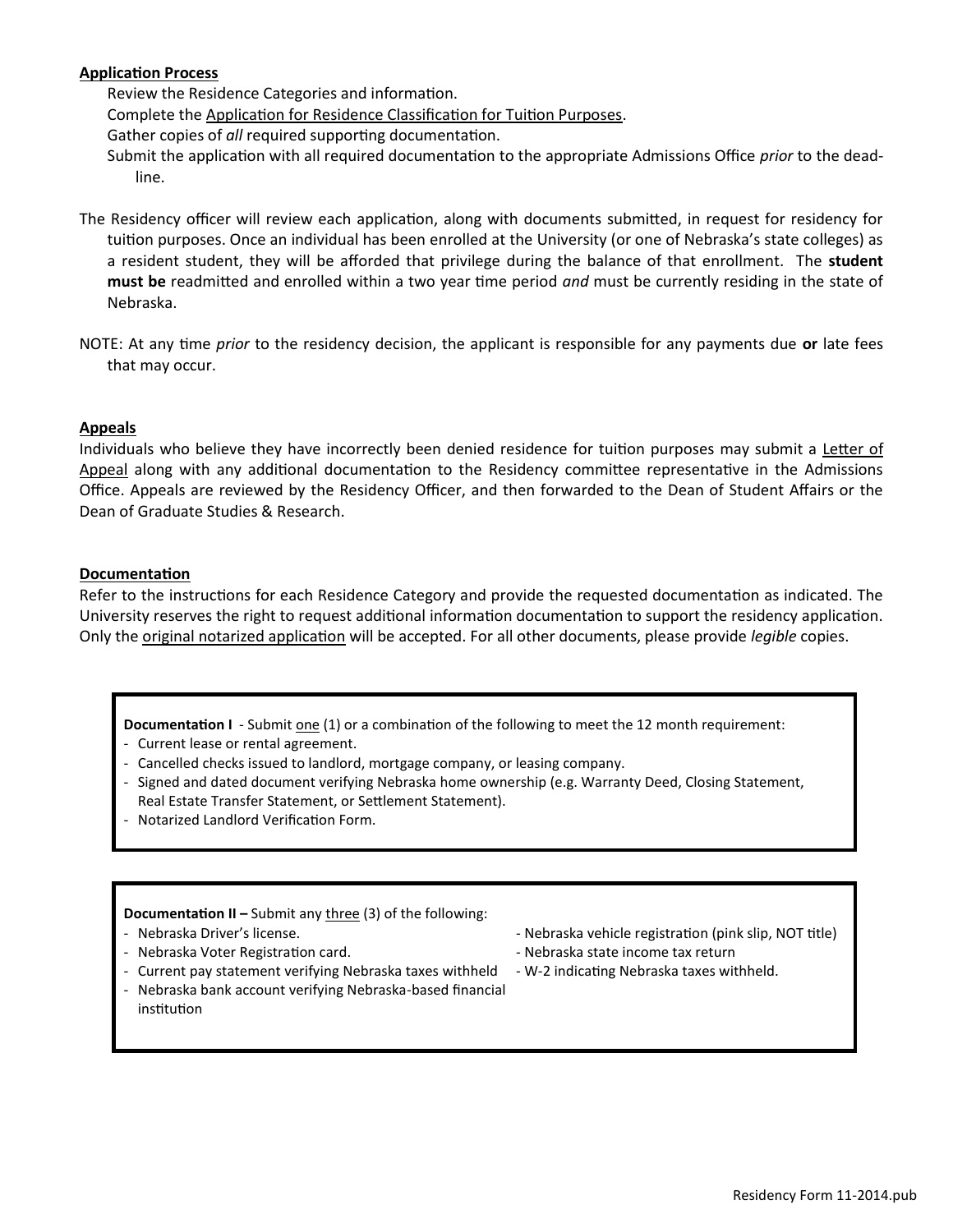**Supporting Documentation -** Submit the required document(s) per your category

- Copy of official marriage certificate (*not* decorative, commemorative, or translated copies)
- Copy of most recent federal tax return, signed and dated
- Copy of military orders stating current active duty in Nebraska
- Original employer letter on company letterhead (must include "recruited" or "transferred", date of employment and permanent, full-time employment status).
- Copy of Permanent Resident, Asylee, or Refugee status verification.
- Official Nebraska high school transcript (faxed, scanned, or hand carried copies are not acceptable).
- Statement from a Nebraska University or State College verifying resident status during attendance (must be readmitted and enrolled within 2 years).
- Copy of tribal verification (Tribal Enrollment card, Bureau of Indian Affairs document, Tribal Membership card, etc.) \*\*\*see Qualifying Native American Tribes following Category J.

| <b>RESIDENCE</b><br><b>CATEGORY</b>                                         | <b>DESCRIPTION</b>                                                                                                                                                                            | <b>DOCUMENTATION I</b>                                                                                                                           | <b>DOCUMENTATION II</b>                                                                                                             | <b>ADDITONAL</b><br><b>DOCUMENTATION</b>                                                                                                                                        |
|-----------------------------------------------------------------------------|-----------------------------------------------------------------------------------------------------------------------------------------------------------------------------------------------|--------------------------------------------------------------------------------------------------------------------------------------------------|-------------------------------------------------------------------------------------------------------------------------------------|---------------------------------------------------------------------------------------------------------------------------------------------------------------------------------|
| А.<br>Legal Age (19 or<br>older) or an<br>Emancipated<br>Minor              | An individual who has established a<br>home in NE where he/she is habitu-<br>ally present & shall verify with doc-<br>umentation the intent to make NE<br>their permanent place of residence. | Must provide proof of<br>an established home<br>in NE for at least 12<br>months immediately<br>preceding date of<br>application.                 | Applicant: Three sup-<br>porting documents<br>provided by applicant.<br>Must have been in<br>effect for at least one<br>month.      | N/A                                                                                                                                                                             |
| В.<br>Dependent Mi-<br>nor (less than 19<br>years of age)                   | A minor whose parent/guardian has<br>established a home in NE where<br>they are habitually present with the<br>bona fide intention of making NE<br>their permanent place of residence.        | Parent or guardian<br>must provide proof of<br>current established<br>home in NE.                                                                | Parent / Guardian:<br>three supporting docu-<br>ments provided by<br>applicant.                                                     | Applicant: Signed copy<br>of most recent Federal<br>Tax return showing the<br>applicant is a depend-<br>ent of the parent or<br>guardian.                                       |
| C.<br>Legal Age De-<br>pendent (19-24<br>years of age)                      | A person of legal age who has es-<br>tablished a home in NE and is a<br>dependent for federal income tax<br>purposes of a parent/guardian who<br>has established a home in NE.                | Parent, guardian, or<br>applicant must pro-<br>vide proof of current<br>established home in<br>NE.                                               | Parent / Guardian /<br>Applicant: three sup-<br>porting documents<br>provided by applicant.                                         | Applicant: Signed copy<br>of most recent Federal<br>Tax return showing the<br>applicant is a depend-<br>ent of the parent or<br>guardian.                                       |
| D.<br>Married to a<br>Nebraska Resi-<br>dent                                | An individual who has married a<br>resident of NE. Resident shall be<br>required to verify residency prior to<br>the marriage.                                                                | Spouse must provide<br>proof of an estab-<br>lished home in NE for<br>at least 12 months<br>immediately preced-<br>ing date of applica-<br>tion. | Spouse: three sup-<br>porting documents<br>provided by Nebraska<br>resident. Must have<br>been in effect for at<br>least one month. | Applicant: Marriage<br>Certificate                                                                                                                                              |
| E.<br>Asylee, Refugee,<br>or Permanent<br>Resident                          | An individual who has become a<br>permanent resident alien of the<br>United States or has been granted<br>Asylee or Refugee status.                                                           | Must provide proof of<br>an established home<br>in NE for at least 12<br>months immediately<br>preceding date of<br>application.                 | Applicant: Three sup-<br>porting documents.<br>Must have been in<br>effect for at least one<br>month.                               | <b>Applicant: Verification</b><br>of Permanent Resident,<br>Asylee, or Refugee<br>status.                                                                                       |
| F.<br>University or<br><b>State College</b><br>Staff Member or<br>Dependent | Staff member or dependent/spouse<br>of staff member of the University of<br>NE, a NE state college, or NE com-<br>munity college.                                                             | Not required                                                                                                                                     | Not required                                                                                                                        | Applicant: Employer<br>letterhead with em-<br>ployment date, perma-<br>nent, min.5FTE<br>Spouse/Dependent:<br>Marriage Certificate or<br>verification of depend-<br>ent status. |

# **Residency Classification Categories**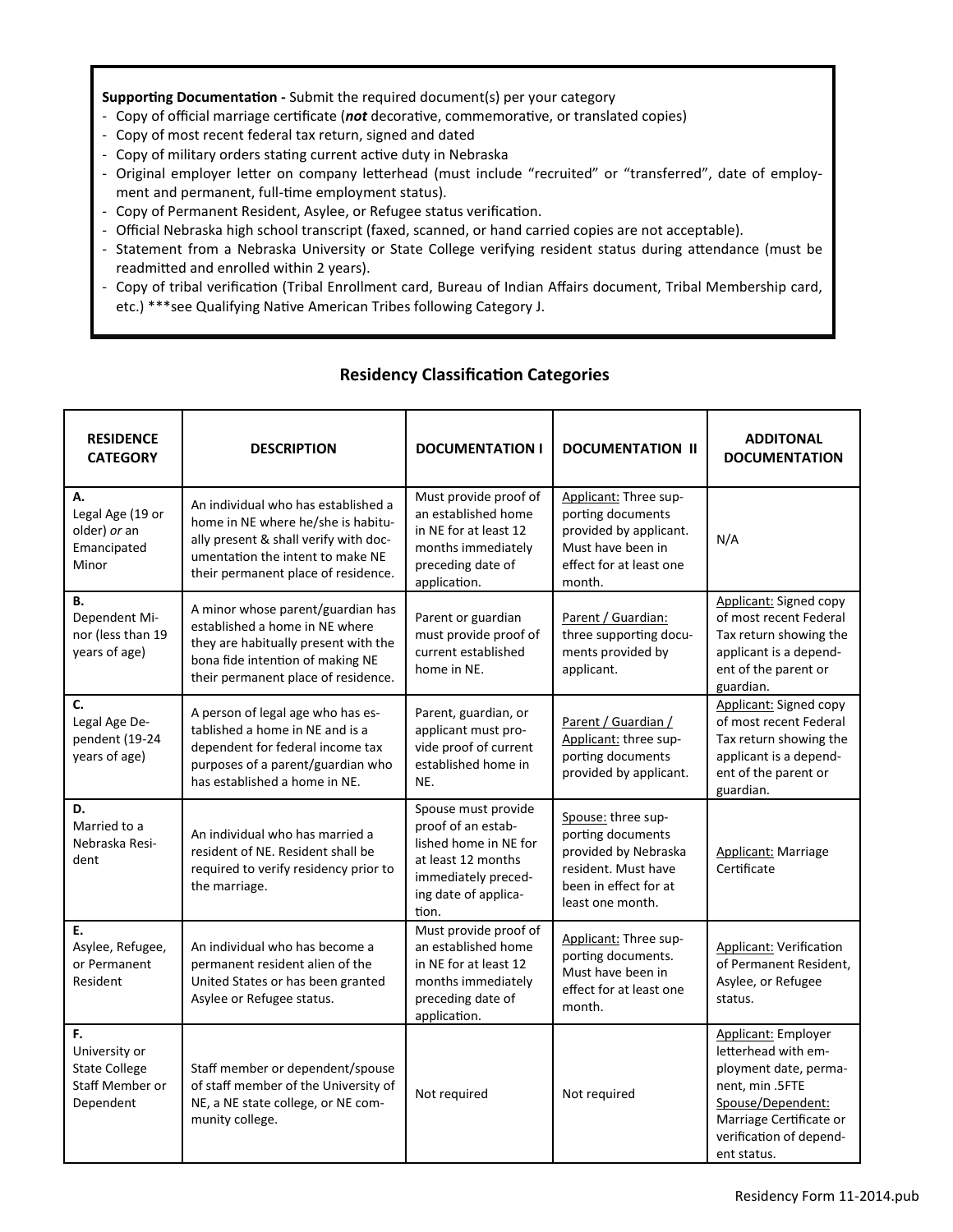| <b>RESIDENCE</b><br><b>CATEGORY</b>                                                                                                                                                                                                           | <b>DESCRIPTION</b>                                                                                                                                                                                                           |                  | <b>DOCUMENTATION I</b>                       |                                                                                                   | <b>DOCUMENTATION II</b>                     |                                                                                                                                                                                                                                                                | <b>ADDITONAL</b><br><b>DOCUMENTATION</b>                                                                                                                                           |
|-----------------------------------------------------------------------------------------------------------------------------------------------------------------------------------------------------------------------------------------------|------------------------------------------------------------------------------------------------------------------------------------------------------------------------------------------------------------------------------|------------------|----------------------------------------------|---------------------------------------------------------------------------------------------------|---------------------------------------------|----------------------------------------------------------------------------------------------------------------------------------------------------------------------------------------------------------------------------------------------------------------|------------------------------------------------------------------------------------------------------------------------------------------------------------------------------------|
| G.<br>Active Duty Mili-<br>tary or NE Na-<br>tional Guard &<br>Dependents                                                                                                                                                                     | Active Duty Military, Active Duty<br>National Guard, or dependent/<br>spouse, with the armed services of<br>the U.S.A who has been assigned to<br>a duty station in NE.                                                      |                  | Not required                                 |                                                                                                   | Not required                                |                                                                                                                                                                                                                                                                | <b>Applicant: Orders</b><br>stating current Active<br>Duty.<br>Spouse / Dependent:<br>Marriage Certificate or<br>Verification of depend-<br>ent status if not listed<br>on orders. |
| н.<br>Nebraska High<br><b>School Graduate</b>                                                                                                                                                                                                 | An individual who has established<br>or reestablished a home in NE and<br>is a graduate of an accredited NE<br>senior high school and was a legal<br>resident of NE at the time of gradu-<br>ation.                          |                  | home in NE.                                  | Must provide proof of<br>current established                                                      | Applicant: Three sup-<br>porting documents. |                                                                                                                                                                                                                                                                | Applicant: Official Ne-<br>braska high school<br>transcript. (Sent direct-<br>ly from High School).                                                                                |
| Т.<br><b>Former Universi-</b><br>ty/State College<br><b>Resident Student</b>                                                                                                                                                                  | An individual who has been en-<br>rolled at one of the campuses of<br>the University of NE or NE state<br>colleges, as a resident for tuition<br>purposes, and reenrolls within two<br>years of the last date of enrollment. |                  | home in NE.                                  | Must provide proof of<br>current established                                                      | Applicant: Three sup-<br>porting documents. |                                                                                                                                                                                                                                                                | <b>Applicant: Statement</b><br>from University or<br><b>State College indicating</b><br>resident classification.                                                                   |
| J.<br>Native<br>American***                                                                                                                                                                                                                   | An individual not residing in NE who<br>is a member of a Native American<br>tribe that is indigenous to or has<br>historically migrated to/from NE.                                                                          |                  | N/A                                          |                                                                                                   | N/A                                         |                                                                                                                                                                                                                                                                | Applicant: Documenta-<br>tion attesting to affilia-<br>tion with qualifying<br>tribe.                                                                                              |
|                                                                                                                                                                                                                                               |                                                                                                                                                                                                                              |                  |                                              | *** Qualifying Native American Tribes                                                             |                                             |                                                                                                                                                                                                                                                                |                                                                                                                                                                                    |
| Arapaho                                                                                                                                                                                                                                       |                                                                                                                                                                                                                              | lowa             |                                              | Missouria                                                                                         |                                             | Ponca                                                                                                                                                                                                                                                          |                                                                                                                                                                                    |
| Arikara                                                                                                                                                                                                                                       |                                                                                                                                                                                                                              | Jicarilla Apache |                                              | Nakota Sioux                                                                                      |                                             | Potawatomie                                                                                                                                                                                                                                                    |                                                                                                                                                                                    |
| Comanche                                                                                                                                                                                                                                      |                                                                                                                                                                                                                              | Kickapoo         |                                              | Northern Cheyenne                                                                                 |                                             | Sac and Fox                                                                                                                                                                                                                                                    |                                                                                                                                                                                    |
| Crow                                                                                                                                                                                                                                          |                                                                                                                                                                                                                              | Kiowa            |                                              | Omaha                                                                                             |                                             | <b>Santee Sioux</b>                                                                                                                                                                                                                                            |                                                                                                                                                                                    |
| Dakota Sioux                                                                                                                                                                                                                                  |                                                                                                                                                                                                                              | Lakota           | Otoe                                         |                                                                                                   | Southern Cheyenne                           |                                                                                                                                                                                                                                                                |                                                                                                                                                                                    |
| Hidatsa<br>Mandan                                                                                                                                                                                                                             |                                                                                                                                                                                                                              |                  | Pawnee                                       |                                                                                                   | Winnebago                                   |                                                                                                                                                                                                                                                                |                                                                                                                                                                                    |
|                                                                                                                                                                                                                                               |                                                                                                                                                                                                                              |                  |                                              |                                                                                                   |                                             |                                                                                                                                                                                                                                                                |                                                                                                                                                                                    |
| к.<br>Recruited or<br><b>Transferred Em-</b><br>ployees<br>Individuals (and their spouse and<br>dependents) who, because of spe-<br>cial talents & skills, were recruited/<br>transferred for full-time employ-<br>ment by a business entity. |                                                                                                                                                                                                                              | home in NE.      | Must provide proof of<br>current established | <b>Applicant and Parent/</b><br>Spouse: Three sup-<br>porting documents<br>provided by applicant. |                                             | Applicant: Letter from<br>employer on company<br>letter head: Must in-<br>clude "recruited" or<br>"transferred", date of<br>employment, and per-<br>manent full-time sta-<br>tus.<br>Spouse: Marriage Cer-<br>tificate or verification<br>of dependent status. |                                                                                                                                                                                    |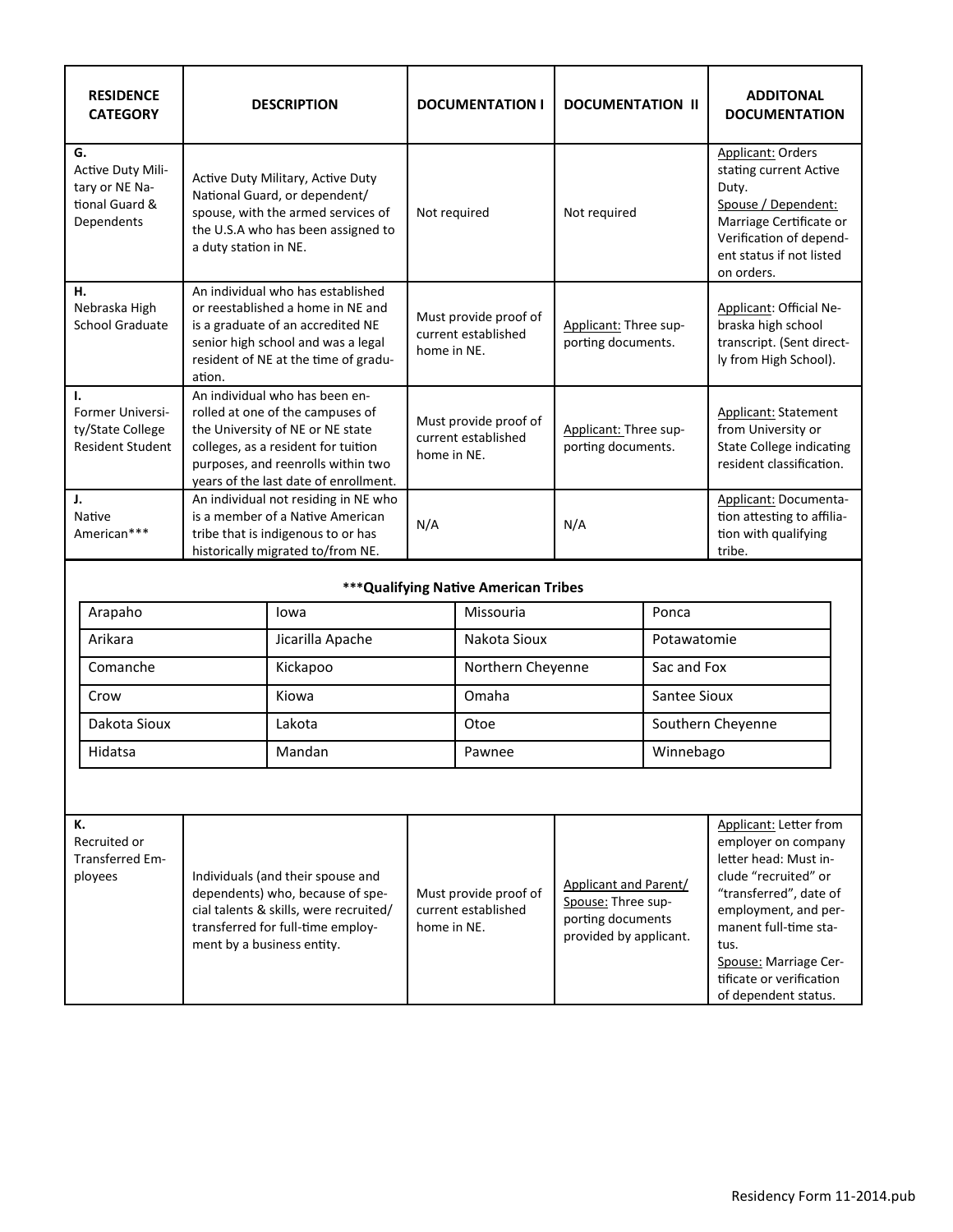| Nebraska High<br>School Graduate-<br>Veteran:      | A person who has served with the<br>military who has been honorably dis-<br>charged, is a graduate of a Nebraska<br>high school, and has established a<br>home in Nebraska with the intent to<br>make Nebraska a permanent resi-<br>dence.                                                                                                                                                                                                                                                                     | Must provide proof of<br>current established<br>home in NE. | Applicant: Three (3) sup-<br>porting documents.                                                                                                                                                 | Official Nebraska high<br>school transcript or copy<br>of diploma.                                                                                      |
|----------------------------------------------------|----------------------------------------------------------------------------------------------------------------------------------------------------------------------------------------------------------------------------------------------------------------------------------------------------------------------------------------------------------------------------------------------------------------------------------------------------------------------------------------------------------------|-------------------------------------------------------------|-------------------------------------------------------------------------------------------------------------------------------------------------------------------------------------------------|---------------------------------------------------------------------------------------------------------------------------------------------------------|
| М.<br>Military Veteran or<br>Dependent/<br>Spouse: | A person who has served in the mili-<br>tary and who has been off active duty<br>for two (2) years or less, or a depend-<br>ent or spouse of such veteran, if the<br>person is registered to vote in Nebras-<br>ka and demonstrates objective evi-<br>dence of intent to be a resident of<br>Nebraska. (Note: this category does<br>not apply to a veteran who qualified<br>for benefits pursuant to 38 U.S. C 3317<br>(the Yellow Ribbon program); howev-<br>er, spouses or dependents are still<br>eligible. | Not required.                                               | Applicant: Voter's regis-<br>tration card and any one<br>(1) of the three (3) items<br>listed: Nebraska driver's<br>license; Nebraska ID<br>Card; Nebraska vehicle<br>registration (pink slip). | DD 214-Certificate of<br>Release or Discharge<br>from Active Duty military<br>Spouse: Marriage Certifi-<br>cate or Verification of<br>dependent status. |

# **Submit all required information to the appropriate admission office:**

University of Nebraska at Kearney University of Nebraska at Kearney *Undergraduate Admissions Graduate Admissions*  $2510 11^{th}$  Ave MSAB Room #111 FDHL Room #2131 Kearney, NE 68849 Kearney, NE 68849

*The University of Nebraska at Kearney does not discriminate based on gender, age, disability, race, color, religion, marital status, veteran's status, nation or ethnic origin or sexual orientation.* 

Residency Form 11-2014.pub